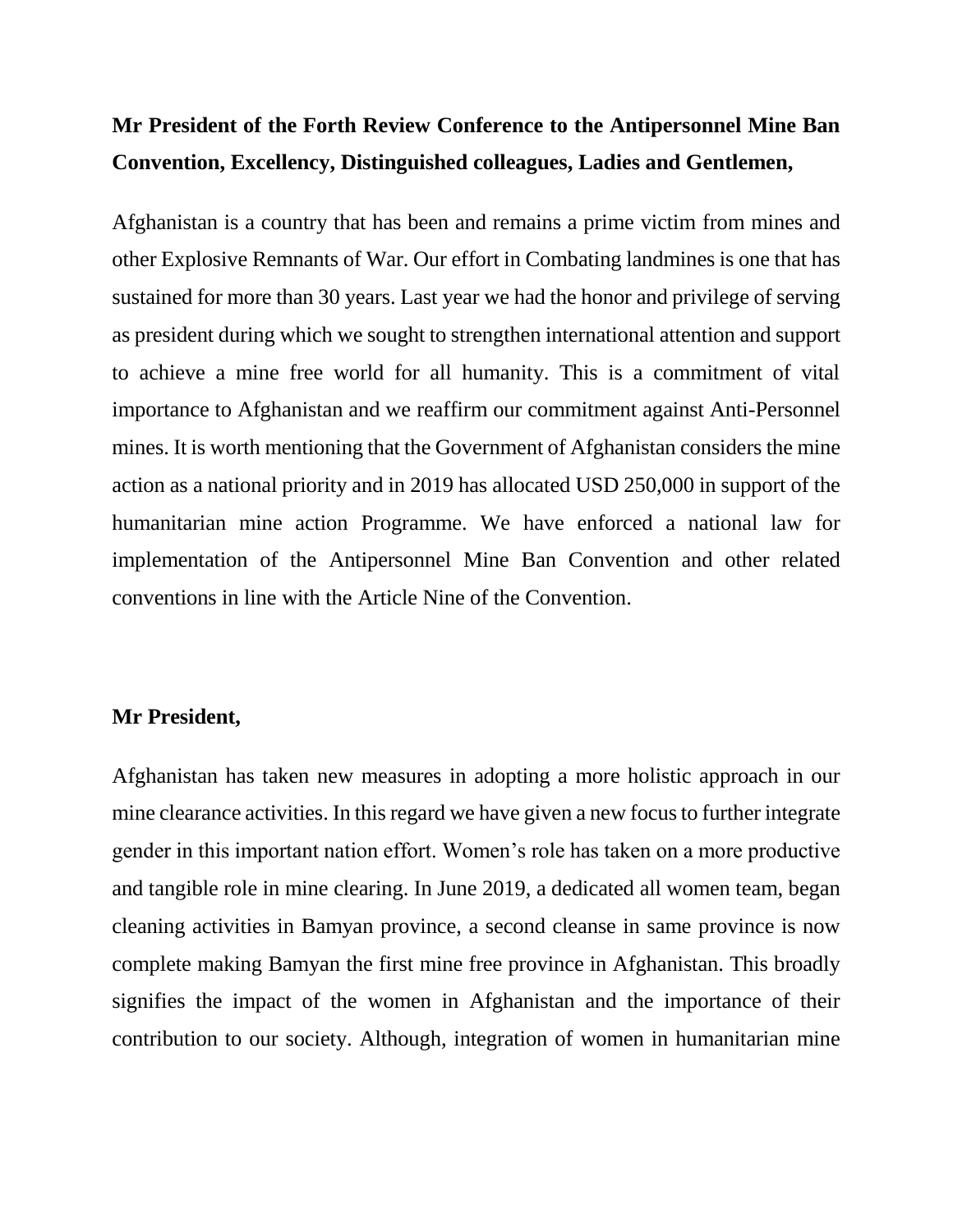action in Afghanistan remains a work in progress. We have been working with DMAC and UNMAS to assist women involvement in various demining tasks.

#### Mr President,

Afghanistan is among the countries tragically affected by IED's. In recent years we have witnessed a significant increase in the use of IEDs from terrorists threatening the stability and prosperity of Afghanistan. Unfortunately, anti-personnel mines of an Improvised nature, account for more than 50 % of all civilian casualties in Afghanistan. We also urge the increase of the international attention in addressing the issue of anti-personnel mines of an Improvised nature affecting not only people Afghanistan but many others around the world.

## **Mr President,**

Furthermore, I would like to address the importance of victim assistance. We urge for an increase in awareness regarding the anti-personnel mines as well as the needs of mine victims. Over the years Afghanistan has been among the countries who witnessed an increase in the inclusion of mine survivors and other persons with mine disabilities, to the Victim disability programs. This is key factor in providing and assistance and successful reintegration of mine survivors in their communities as well as chance to a dignified and normal life.